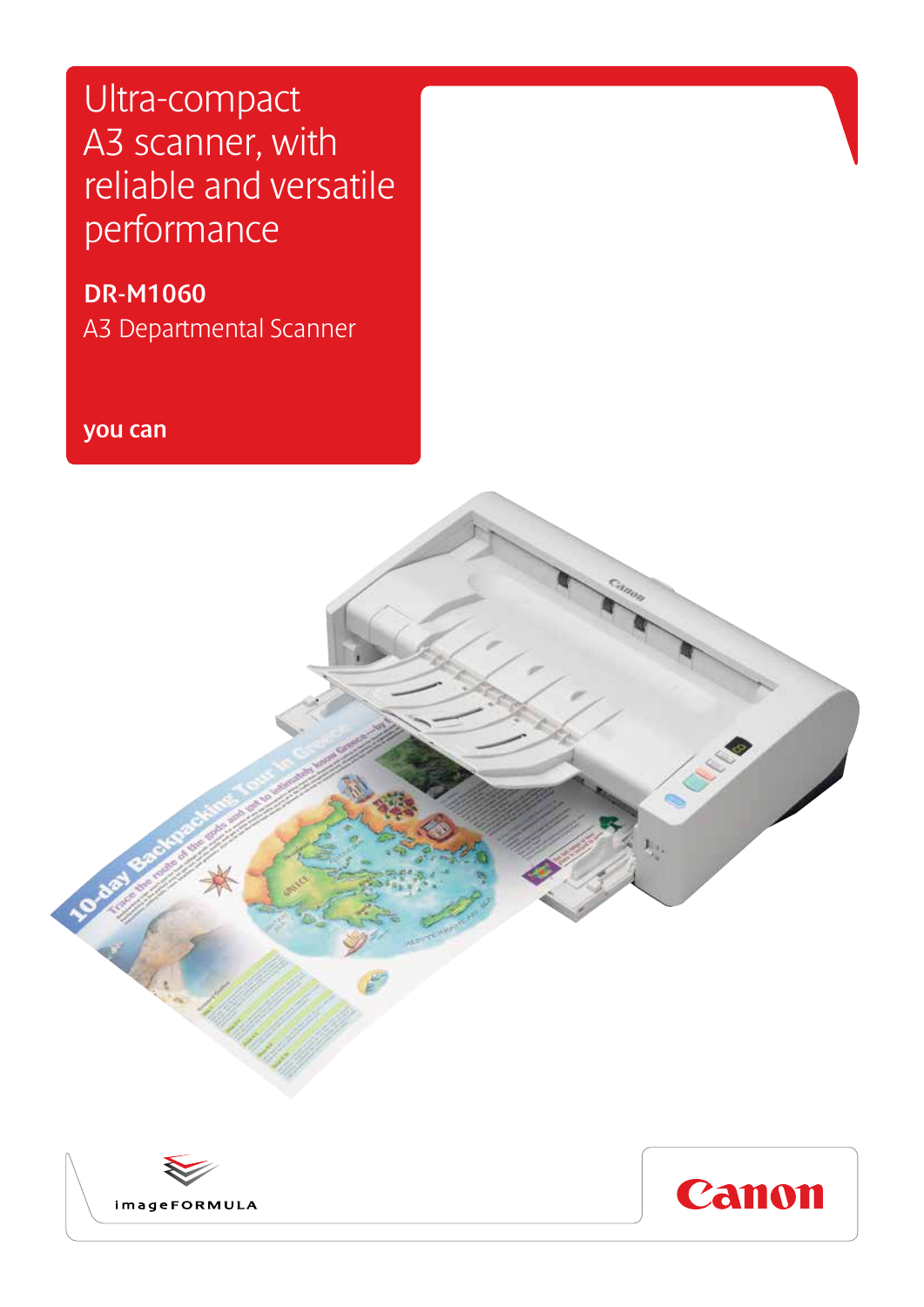

# Robust and flexible A3 scanner that takes up less space.



With its versatile A3 document feeder and uniquely compact design, the imageFORMULA DR-M1060 is perfect for reliably scanning various document types, while keeping the footprint low – making it ideal for offices that need A3 scanning but are limited by space.

#### Unique space-saving design

The DR-M1060 is a uniquely compact A3 scanner – ideal in corporate office departments or decentralised branch offices that have limited desktop space but require A3 scanning. Users will appreciate the comfortable and convenient operation of the front document feed and exit design, especially when handling A3 size documents.

#### High-performance scanning, built to last

Despite its compact design, the DR-M1060 is robustly built for handling high-volume workloads of up to 7,500 documents a day. It is extremely productive with ultra-fast duplex scanning speeds of up to 120ipm (A4) and a 60-sheet document feeder – ideal for fast-paced business environments.

## Exceptional image processing quality

Enjoy perfect image results with the DR-M1060's host of advanced image processing features, such as Advanced Text Enhancement that produces clear legible images even from faint text originals. Additional features like Auto Colour Detection, Auto Size and Deskew Correction, Text Orientation Correction and Customised Colour Dropout further enhance image quality and consistency.

#### Ultra-smart, ultra-efficient handling

With skew detection, and ultrasonic double feed detection, the DR-M1060 reduces errors and saves time when scanning. A convenient Double Feed Release (DFR) feature allows you to quickly 'ignore and continue' scanning in special cases where a double feed has been incorrectly detected, such as when scanning an envelope or a document with a sticky note. Users can save time by conveniently separating batches of documents automatically using a blank page separator sheet.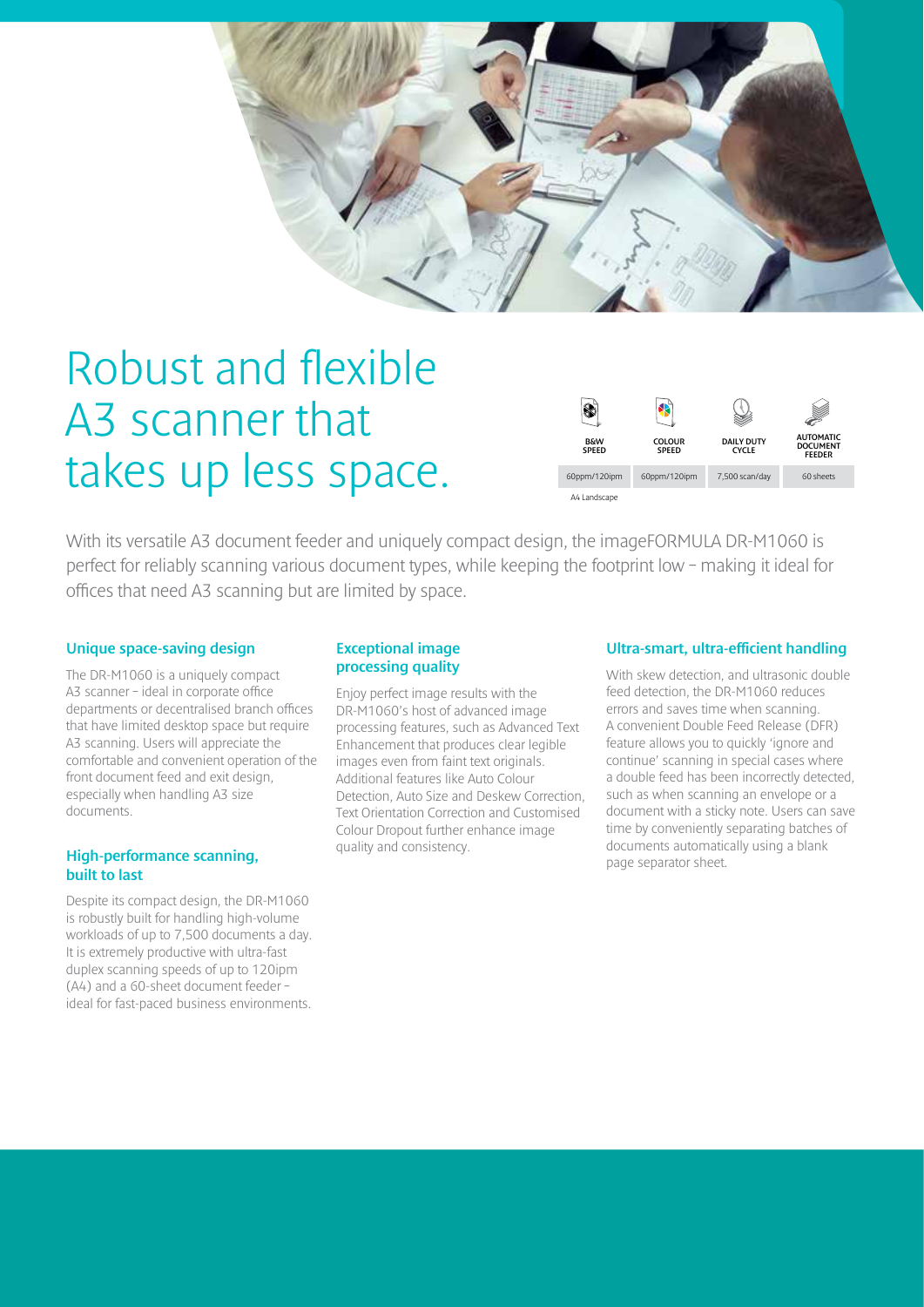#### Reliable and versatile paper handling

The DR-M1060 offers maximum document handling flexibility, allowing users to choose between two feeding mechanisms, U-turn Paper Path as default and Straight Path when Straight Path Tray is open. With a robust feeder mechanism it's easy to scan a variety of media types, including embossed/plastic cards, thick and thin media – and up to 3m long documents. Users also have the ability to scan A1 size documents using the folio mode feature whenever they need it.



## Packed with the latest software

### **Capture Perfect**

Tailor-made for business-critical batch scanning, CapturePerfect includes a great range of viewing options alongside flexible 'scanning to' options like scan to folder, email or SharePoint.

#### **Capture OnTouch**

Intuitive capture software that makes it quick and simple to achieve premium quality results. Scan to multiple file formats including PDF, PDF-A, TIFF, JPEG, BMP, and PPTX; send images directly to data management applications, such as SharePoint for smooth, efficient document workflows. For routine scanning tasks register up to 9 scanning jobs for fast, accurate processing.



Save money while significantly increasing productivity with automatic image processing and document handling that helps to achieve excellent image quality every time. With its industry-leading imaging quality, KOFAX VRS improves readability and raises OCR recognition rates, so fewer re-scans are required.



eCopy PDF Pro Office is a powerful, easy-to-use desktop application that allows users to create, edit and convert PDF documents easier than ever before.

#### Extra advantages make a difference

The DR-M1060 comes with a host of optional accessories that enable users to be even more productive. The A4 and A3 optional Flatbed Scanner units allow users to scan bound books, journals and fragile media. These USB-connected dual-scanning flatbed units work seamlessly with the DR-M1060, so users can apply the same image-enhancement features to any scan. A 2D Barcode Module is also available that enables barcode recognition of QR codes, PDF417 and Data Matrix formats.

Optional A4 Flatbed Scanner Unit 101 Optional A3 Flatbed Scanner Unit 201